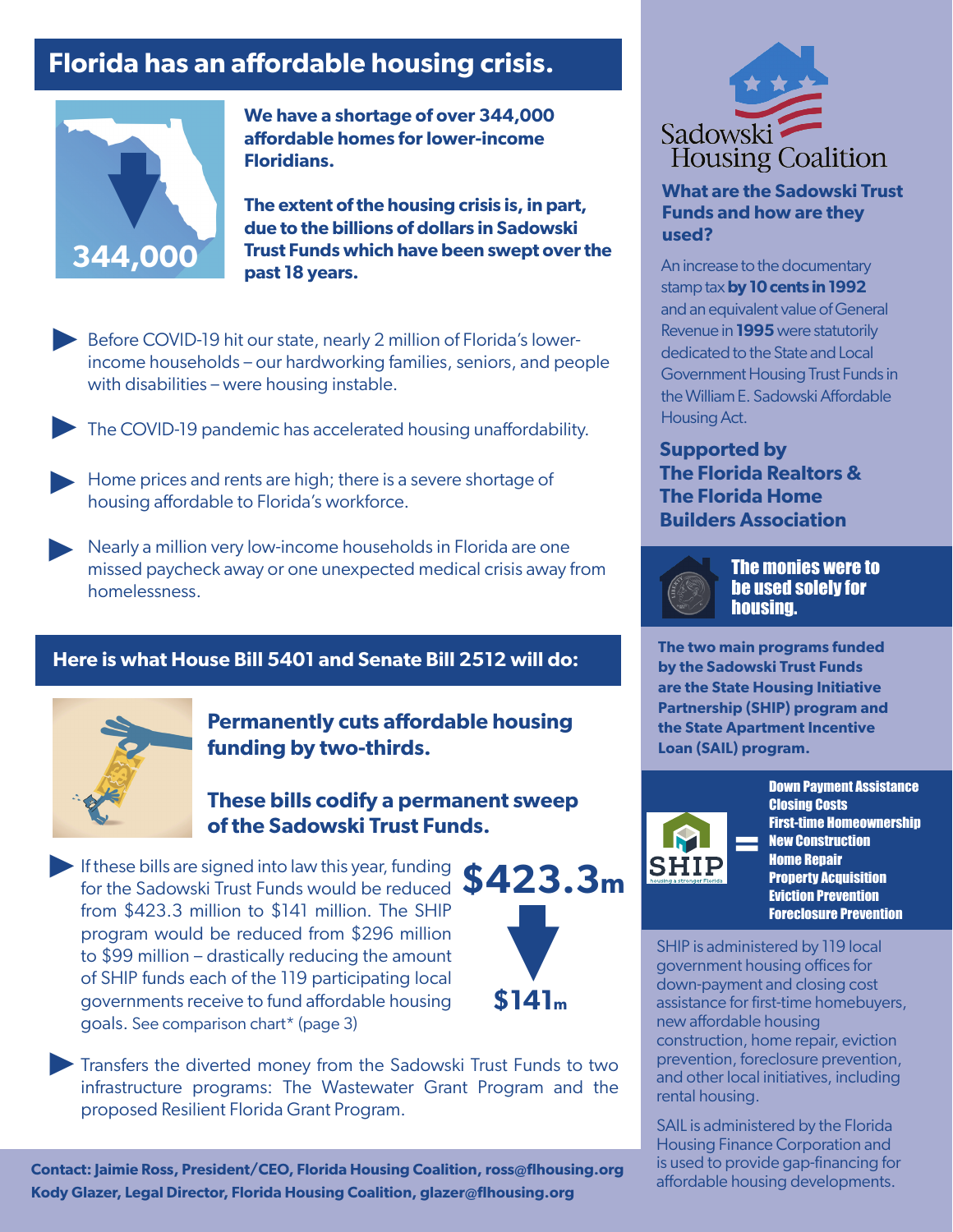# **TRUE OR FALSE**

| <b>True</b>                                                                                                                                                                                                                                                                                                                                                                                                                                                                                                                                                                                                                                                                                                 | False                                                                                                                                                                |
|-------------------------------------------------------------------------------------------------------------------------------------------------------------------------------------------------------------------------------------------------------------------------------------------------------------------------------------------------------------------------------------------------------------------------------------------------------------------------------------------------------------------------------------------------------------------------------------------------------------------------------------------------------------------------------------------------------------|----------------------------------------------------------------------------------------------------------------------------------------------------------------------|
| Every dollar through the SHIP program is accounted for. SHIP offices<br>spend all their funds to meet local affordable housing needs. SAIL is also<br>oversubscribed.                                                                                                                                                                                                                                                                                                                                                                                                                                                                                                                                       | SHIP offices return funds because they are not<br>needed.                                                                                                            |
| Federal housing dollars for COVID relief cannot replace SHIP. Federal<br>COVID housing assistance can only be used to keep Floridians stably<br>housed on a short-term basis, not to build, preserve, and purchase new<br>housing. Other federal funding for housing is what Florida leverages<br>with Sadowski Trust Fund monies. There are no new federal sources of<br>funding for housing.                                                                                                                                                                                                                                                                                                              | Federal housing dollars are enough to meet<br>our affordable housing needs.                                                                                          |
| SHIP offices expended all the CRF monies allocated to them and even<br>took on the administration of additional funds.                                                                                                                                                                                                                                                                                                                                                                                                                                                                                                                                                                                      | SHIP offices did not spend all the Coronavirus<br>Relief Fund dollars allocated for emergency<br>housing assistance.                                                 |
| Florida recently received \$633 million in federal funds for disaster<br>mitigation and receives federal funding for wastewater management on<br>annual basis.                                                                                                                                                                                                                                                                                                                                                                                                                                                                                                                                              | Florida only receives federal funding for<br>housing programs, not for disaster or<br>wastewater management, and so preserving<br>Housing Trust Funds is not needed. |
| The doc stamp collections reflect the volume and pricing of real estate<br>transactions. The hotter the real estate market, the higher the doc stamp<br>collections. There is a nexus between the cost of housing and how<br>much money is distributed into the trust funds. There is NEVER more<br>money in the trust funds than what is needed; the higher the cost of<br>housing, the more subsidy is needed to help Florida's workforce and<br>those living on fixed incomes find housing.                                                                                                                                                                                                              | The documentary stamp tax collections are<br>generating more money than is needed for<br>affordable housing.                                                         |
| The Sadowski Coalition has grown from its original 11 statewide mem-<br>bers to 32 statewide organizations and thousands of Sadowski Affiliates.<br>The Sadowski Coalition includes every constituency in the state, from<br>business interests to faith-based organizations.                                                                                                                                                                                                                                                                                                                                                                                                                               | The Sadowski Coalition no longer exists.                                                                                                                             |
| In December, Florida's revenue estimates added back \$2.1 billion more<br>than was projected at the onset of the pandemic in General Revenue;<br>a number that will grow. The Federal American Rescue Plan Act will<br>provide over \$10 billion to the state government which can expressly<br>be used for budget shortfalls and for investments in water and sewer<br>infrastructure.<br>Using all the Sadowski Housing Trust Funds (\$423.3 million in FY 2021-<br>22) will create 33,000 jobs, 19,000 homes, \$4.9 billion in positive<br>economic benefit, and return \$167 million in revenue to the state- an<br>almost 40 percent return on investment in addition to creating housing<br>and jobs. | Florida needs to divert the State and Local<br>Government Housing Trust Fund monies to<br>balance the budget.                                                        |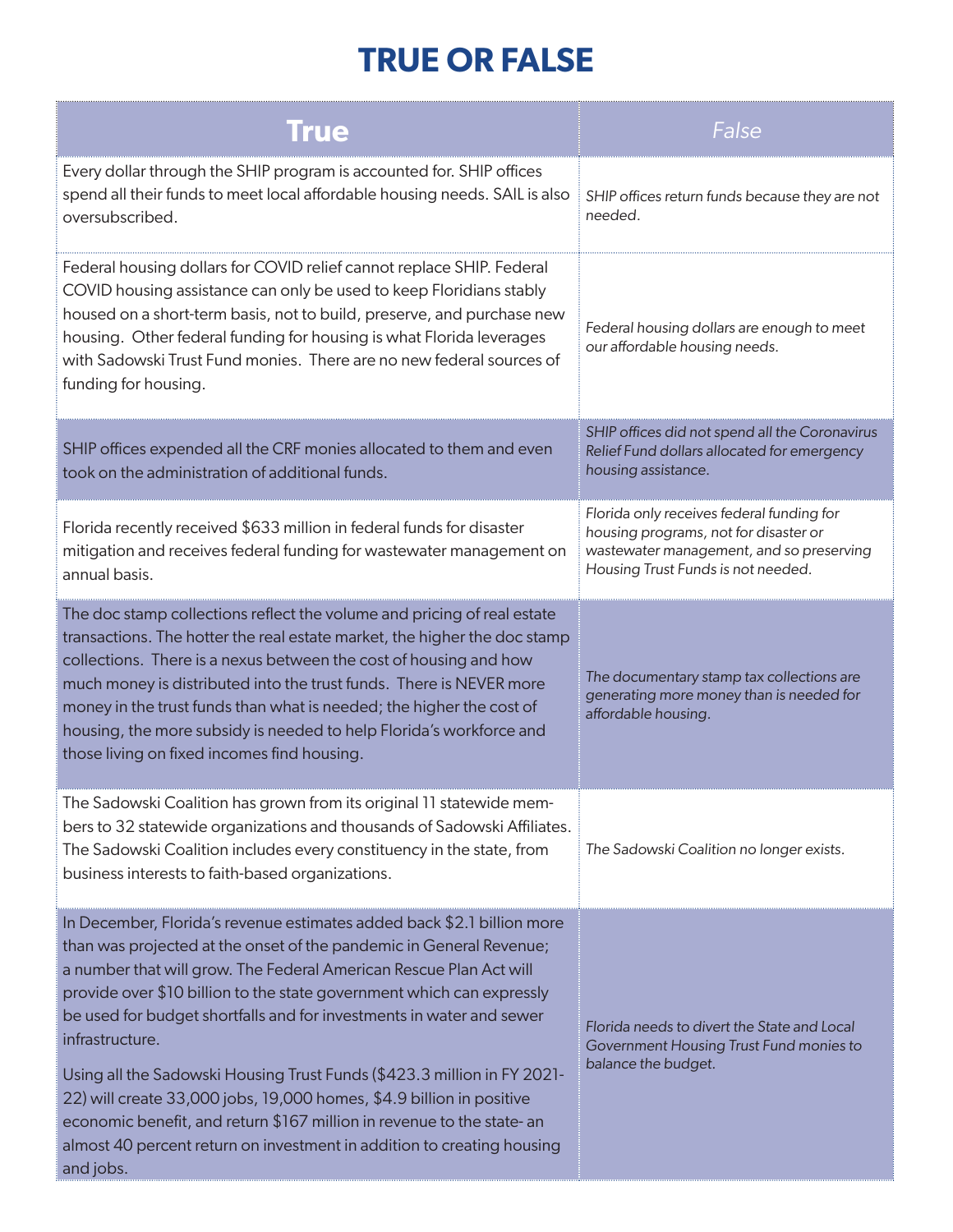#### Projected SHIP Allocations Compared\*

| 2021/2022<br>House/Senate<br>Governor's<br><b>Difference</b><br>Recommendation<br><b>Proposed Budget</b><br>County Share/<br>County Share/<br>County Share/<br>Local Government<br><b>County Total</b><br><b>County Total</b><br><b>County Total</b><br><b>City Share</b><br><b>City Share</b><br><b>City Share</b><br><b>ALACHUA</b><br>3,820,680<br>1,920,274<br>584,101<br>(1, 336, 173)<br>1,162,159<br>(2,658,521)<br>Gainesville<br>1,900,406<br>578,058<br>(1,322,348)<br>394,443<br>350,000<br><b>BAKER</b><br>394,443<br>350,000<br>(44, 443)<br>(44, 443)<br>BAY<br>1,958,164<br>606,446<br>(1, 351, 718)<br>2,441,297<br>756,073<br>(1,685,224)<br>Panama City<br>483,133<br>149,627<br>(333,506)<br><b>BRADFORD</b><br>394,443<br>394,443<br>350,000<br>350,000<br>(44, 443)<br>(44, 443)<br><b>BREVARD</b><br>8,501,750<br>2,557,796<br>4,704,869<br>1,415,485<br>(5,943,954)<br>(3, 289, 384)<br>271,206<br>(189, 612)<br>Cocoa<br>81,594<br>Melbourne<br>1,182,593<br>355,789<br>(826, 804)<br>Palm Bay<br>1,661,242<br>499,793<br>(1, 161, 449)<br>Titusville<br>681,840<br>(476, 705)<br>205,135<br><b>BROWARD</b><br>27,101,477<br>4,859,296<br>8,084,321<br>1,449,518<br>(19,017,156)<br>(3,409,778)<br>Coconut Creek<br>823,885<br>245,763<br>(578, 122)<br>540,841<br>Coral Springs<br>1,813,089<br>(1, 272, 248)<br>Davie<br>439,787<br>1,474,320<br>(1,034,533)<br>Deerfield Beach<br>1,124,711<br>(789, 212)<br>335,499<br>Fort Lauderdale<br>2,655,945<br>792,263<br>(1,863,682)<br>Hollywood<br>2,130,176<br>(1,494,748)<br>635,428<br>Lauderhill<br>1,016,305<br>303,162<br>(713, 143)<br>Margate<br>832,015<br>248,189<br>(583, 826)<br>1,948,596<br>(1, 367, 333)<br>Miramar<br>581,263<br>Pembroke Pines<br>(1,662,099)<br>2,368,669<br>706,570<br>Plantation<br>1,273,769<br>379,963<br>(893, 806)<br>Pompano Beach<br>(1, 112, 503)<br>1,585,436<br>472,933<br>Sunrise<br>394,515<br>(928, 037)<br>1,322,552<br>926,871<br>276,484<br>(650, 387)<br>Tamarac<br>945,842<br>(663, 699)<br>Weston<br>282,143<br>350,000<br>CALHOUN<br>350,000<br>350,000<br>350,000<br>2,350,697<br>725,973<br>(1,822,665)<br>(1,624,724)<br>2,637,084<br>814,419<br><b>CHARLOTTE</b><br>Punta Gorda<br>286,387<br>(197, 941)<br>88,446<br><b>CITRUS</b><br>2,085,294<br>2,085,294<br>653,384<br>653,384<br>(1,431,910)<br>(1,431,910)<br><b>CLAY</b><br>947,447<br>3,082,064<br>3,082,064<br>947,447<br>(2, 134, 617)<br>(2, 134, 617)<br>COLLIER<br>5,413,683<br>5,119,179<br>1,640,595<br>1,551,347<br>(3,773,088)<br>(3, 567, 832)<br>Naples<br>294,504<br>89,248<br>(205, 256)<br>COLUMBIA<br>352,332<br>(656, 176)<br>1,008,508<br>1,008,508<br>352,332<br>(656, 176)<br>DE SOTO<br>518,994<br>518,994<br>350,000<br>350,000<br>(168, 994)<br>(168,994)<br><b>DIXIE</b><br>350,000<br>350,000<br>350,000<br>350,000<br><b>DUVAL</b><br>(9,644,049)<br>13,770,182<br>13,770,182<br>4,126,133<br>4,126,133<br>(9,644,049)<br>1,144,745<br>ESCAMBIA<br>4,550,425<br>3,770,482<br>1,381,541<br>(2,625,737)<br>(3, 168, 884)<br>Pensacola<br>779,943<br>236,796<br>(543, 147)<br><b>FLAGLER</b><br>(238, 021)<br>1,604,741<br>347,747<br>506,352<br>109,726<br>(1,098,389)<br>Palm Coast<br>1,256,994<br>396,626<br>(860, 368)<br><b>FRANKLIN</b><br>350,000<br>350,000<br>350,000<br>350,000<br>652,506<br>GADSDEN<br>652,506<br>350,000<br>350,000<br>(302, 506)<br>(302, 506)<br>350,000<br>350,000<br>350,000<br><b>GILCHRIST</b><br>350,000<br><b>GLADES</b><br>350,000<br>350,000<br>350,000<br>350,000<br>$\overline{\phantom{a}}$<br>$\equiv$ |             | Prepared by the Florida Housing Finance Corporation for informational purposes. |         |         |         |  |  |  |
|---------------------------------------------------------------------------------------------------------------------------------------------------------------------------------------------------------------------------------------------------------------------------------------------------------------------------------------------------------------------------------------------------------------------------------------------------------------------------------------------------------------------------------------------------------------------------------------------------------------------------------------------------------------------------------------------------------------------------------------------------------------------------------------------------------------------------------------------------------------------------------------------------------------------------------------------------------------------------------------------------------------------------------------------------------------------------------------------------------------------------------------------------------------------------------------------------------------------------------------------------------------------------------------------------------------------------------------------------------------------------------------------------------------------------------------------------------------------------------------------------------------------------------------------------------------------------------------------------------------------------------------------------------------------------------------------------------------------------------------------------------------------------------------------------------------------------------------------------------------------------------------------------------------------------------------------------------------------------------------------------------------------------------------------------------------------------------------------------------------------------------------------------------------------------------------------------------------------------------------------------------------------------------------------------------------------------------------------------------------------------------------------------------------------------------------------------------------------------------------------------------------------------------------------------------------------------------------------------------------------------------------------------------------------------------------------------------------------------------------------------------------------------------------------------------------------------------------------------------------------------------------------------------------------------------------------------------------------------------------------------------------------------------------------------------------------------------------------------------------------------------------------------------------------------------------------------------------------------------------------------------------------------------------------------------------------------------------------------------------------------------------------------------------------------------------------------------------------------------------------------------------------------------------------------------------------|-------------|---------------------------------------------------------------------------------|---------|---------|---------|--|--|--|
|                                                                                                                                                                                                                                                                                                                                                                                                                                                                                                                                                                                                                                                                                                                                                                                                                                                                                                                                                                                                                                                                                                                                                                                                                                                                                                                                                                                                                                                                                                                                                                                                                                                                                                                                                                                                                                                                                                                                                                                                                                                                                                                                                                                                                                                                                                                                                                                                                                                                                                                                                                                                                                                                                                                                                                                                                                                                                                                                                                                                                                                                                                                                                                                                                                                                                                                                                                                                                                                                                                                                                                     |             |                                                                                 |         |         |         |  |  |  |
|                                                                                                                                                                                                                                                                                                                                                                                                                                                                                                                                                                                                                                                                                                                                                                                                                                                                                                                                                                                                                                                                                                                                                                                                                                                                                                                                                                                                                                                                                                                                                                                                                                                                                                                                                                                                                                                                                                                                                                                                                                                                                                                                                                                                                                                                                                                                                                                                                                                                                                                                                                                                                                                                                                                                                                                                                                                                                                                                                                                                                                                                                                                                                                                                                                                                                                                                                                                                                                                                                                                                                                     |             |                                                                                 |         |         |         |  |  |  |
|                                                                                                                                                                                                                                                                                                                                                                                                                                                                                                                                                                                                                                                                                                                                                                                                                                                                                                                                                                                                                                                                                                                                                                                                                                                                                                                                                                                                                                                                                                                                                                                                                                                                                                                                                                                                                                                                                                                                                                                                                                                                                                                                                                                                                                                                                                                                                                                                                                                                                                                                                                                                                                                                                                                                                                                                                                                                                                                                                                                                                                                                                                                                                                                                                                                                                                                                                                                                                                                                                                                                                                     |             |                                                                                 |         |         |         |  |  |  |
|                                                                                                                                                                                                                                                                                                                                                                                                                                                                                                                                                                                                                                                                                                                                                                                                                                                                                                                                                                                                                                                                                                                                                                                                                                                                                                                                                                                                                                                                                                                                                                                                                                                                                                                                                                                                                                                                                                                                                                                                                                                                                                                                                                                                                                                                                                                                                                                                                                                                                                                                                                                                                                                                                                                                                                                                                                                                                                                                                                                                                                                                                                                                                                                                                                                                                                                                                                                                                                                                                                                                                                     |             |                                                                                 |         |         |         |  |  |  |
|                                                                                                                                                                                                                                                                                                                                                                                                                                                                                                                                                                                                                                                                                                                                                                                                                                                                                                                                                                                                                                                                                                                                                                                                                                                                                                                                                                                                                                                                                                                                                                                                                                                                                                                                                                                                                                                                                                                                                                                                                                                                                                                                                                                                                                                                                                                                                                                                                                                                                                                                                                                                                                                                                                                                                                                                                                                                                                                                                                                                                                                                                                                                                                                                                                                                                                                                                                                                                                                                                                                                                                     |             |                                                                                 |         |         |         |  |  |  |
|                                                                                                                                                                                                                                                                                                                                                                                                                                                                                                                                                                                                                                                                                                                                                                                                                                                                                                                                                                                                                                                                                                                                                                                                                                                                                                                                                                                                                                                                                                                                                                                                                                                                                                                                                                                                                                                                                                                                                                                                                                                                                                                                                                                                                                                                                                                                                                                                                                                                                                                                                                                                                                                                                                                                                                                                                                                                                                                                                                                                                                                                                                                                                                                                                                                                                                                                                                                                                                                                                                                                                                     |             |                                                                                 |         |         |         |  |  |  |
|                                                                                                                                                                                                                                                                                                                                                                                                                                                                                                                                                                                                                                                                                                                                                                                                                                                                                                                                                                                                                                                                                                                                                                                                                                                                                                                                                                                                                                                                                                                                                                                                                                                                                                                                                                                                                                                                                                                                                                                                                                                                                                                                                                                                                                                                                                                                                                                                                                                                                                                                                                                                                                                                                                                                                                                                                                                                                                                                                                                                                                                                                                                                                                                                                                                                                                                                                                                                                                                                                                                                                                     |             |                                                                                 |         |         |         |  |  |  |
|                                                                                                                                                                                                                                                                                                                                                                                                                                                                                                                                                                                                                                                                                                                                                                                                                                                                                                                                                                                                                                                                                                                                                                                                                                                                                                                                                                                                                                                                                                                                                                                                                                                                                                                                                                                                                                                                                                                                                                                                                                                                                                                                                                                                                                                                                                                                                                                                                                                                                                                                                                                                                                                                                                                                                                                                                                                                                                                                                                                                                                                                                                                                                                                                                                                                                                                                                                                                                                                                                                                                                                     |             |                                                                                 |         |         |         |  |  |  |
|                                                                                                                                                                                                                                                                                                                                                                                                                                                                                                                                                                                                                                                                                                                                                                                                                                                                                                                                                                                                                                                                                                                                                                                                                                                                                                                                                                                                                                                                                                                                                                                                                                                                                                                                                                                                                                                                                                                                                                                                                                                                                                                                                                                                                                                                                                                                                                                                                                                                                                                                                                                                                                                                                                                                                                                                                                                                                                                                                                                                                                                                                                                                                                                                                                                                                                                                                                                                                                                                                                                                                                     |             |                                                                                 |         |         |         |  |  |  |
|                                                                                                                                                                                                                                                                                                                                                                                                                                                                                                                                                                                                                                                                                                                                                                                                                                                                                                                                                                                                                                                                                                                                                                                                                                                                                                                                                                                                                                                                                                                                                                                                                                                                                                                                                                                                                                                                                                                                                                                                                                                                                                                                                                                                                                                                                                                                                                                                                                                                                                                                                                                                                                                                                                                                                                                                                                                                                                                                                                                                                                                                                                                                                                                                                                                                                                                                                                                                                                                                                                                                                                     |             |                                                                                 |         |         |         |  |  |  |
|                                                                                                                                                                                                                                                                                                                                                                                                                                                                                                                                                                                                                                                                                                                                                                                                                                                                                                                                                                                                                                                                                                                                                                                                                                                                                                                                                                                                                                                                                                                                                                                                                                                                                                                                                                                                                                                                                                                                                                                                                                                                                                                                                                                                                                                                                                                                                                                                                                                                                                                                                                                                                                                                                                                                                                                                                                                                                                                                                                                                                                                                                                                                                                                                                                                                                                                                                                                                                                                                                                                                                                     |             |                                                                                 |         |         |         |  |  |  |
|                                                                                                                                                                                                                                                                                                                                                                                                                                                                                                                                                                                                                                                                                                                                                                                                                                                                                                                                                                                                                                                                                                                                                                                                                                                                                                                                                                                                                                                                                                                                                                                                                                                                                                                                                                                                                                                                                                                                                                                                                                                                                                                                                                                                                                                                                                                                                                                                                                                                                                                                                                                                                                                                                                                                                                                                                                                                                                                                                                                                                                                                                                                                                                                                                                                                                                                                                                                                                                                                                                                                                                     |             |                                                                                 |         |         |         |  |  |  |
|                                                                                                                                                                                                                                                                                                                                                                                                                                                                                                                                                                                                                                                                                                                                                                                                                                                                                                                                                                                                                                                                                                                                                                                                                                                                                                                                                                                                                                                                                                                                                                                                                                                                                                                                                                                                                                                                                                                                                                                                                                                                                                                                                                                                                                                                                                                                                                                                                                                                                                                                                                                                                                                                                                                                                                                                                                                                                                                                                                                                                                                                                                                                                                                                                                                                                                                                                                                                                                                                                                                                                                     |             |                                                                                 |         |         |         |  |  |  |
|                                                                                                                                                                                                                                                                                                                                                                                                                                                                                                                                                                                                                                                                                                                                                                                                                                                                                                                                                                                                                                                                                                                                                                                                                                                                                                                                                                                                                                                                                                                                                                                                                                                                                                                                                                                                                                                                                                                                                                                                                                                                                                                                                                                                                                                                                                                                                                                                                                                                                                                                                                                                                                                                                                                                                                                                                                                                                                                                                                                                                                                                                                                                                                                                                                                                                                                                                                                                                                                                                                                                                                     |             |                                                                                 |         |         |         |  |  |  |
|                                                                                                                                                                                                                                                                                                                                                                                                                                                                                                                                                                                                                                                                                                                                                                                                                                                                                                                                                                                                                                                                                                                                                                                                                                                                                                                                                                                                                                                                                                                                                                                                                                                                                                                                                                                                                                                                                                                                                                                                                                                                                                                                                                                                                                                                                                                                                                                                                                                                                                                                                                                                                                                                                                                                                                                                                                                                                                                                                                                                                                                                                                                                                                                                                                                                                                                                                                                                                                                                                                                                                                     |             |                                                                                 |         |         |         |  |  |  |
|                                                                                                                                                                                                                                                                                                                                                                                                                                                                                                                                                                                                                                                                                                                                                                                                                                                                                                                                                                                                                                                                                                                                                                                                                                                                                                                                                                                                                                                                                                                                                                                                                                                                                                                                                                                                                                                                                                                                                                                                                                                                                                                                                                                                                                                                                                                                                                                                                                                                                                                                                                                                                                                                                                                                                                                                                                                                                                                                                                                                                                                                                                                                                                                                                                                                                                                                                                                                                                                                                                                                                                     |             |                                                                                 |         |         |         |  |  |  |
|                                                                                                                                                                                                                                                                                                                                                                                                                                                                                                                                                                                                                                                                                                                                                                                                                                                                                                                                                                                                                                                                                                                                                                                                                                                                                                                                                                                                                                                                                                                                                                                                                                                                                                                                                                                                                                                                                                                                                                                                                                                                                                                                                                                                                                                                                                                                                                                                                                                                                                                                                                                                                                                                                                                                                                                                                                                                                                                                                                                                                                                                                                                                                                                                                                                                                                                                                                                                                                                                                                                                                                     |             |                                                                                 |         |         |         |  |  |  |
|                                                                                                                                                                                                                                                                                                                                                                                                                                                                                                                                                                                                                                                                                                                                                                                                                                                                                                                                                                                                                                                                                                                                                                                                                                                                                                                                                                                                                                                                                                                                                                                                                                                                                                                                                                                                                                                                                                                                                                                                                                                                                                                                                                                                                                                                                                                                                                                                                                                                                                                                                                                                                                                                                                                                                                                                                                                                                                                                                                                                                                                                                                                                                                                                                                                                                                                                                                                                                                                                                                                                                                     |             |                                                                                 |         |         |         |  |  |  |
|                                                                                                                                                                                                                                                                                                                                                                                                                                                                                                                                                                                                                                                                                                                                                                                                                                                                                                                                                                                                                                                                                                                                                                                                                                                                                                                                                                                                                                                                                                                                                                                                                                                                                                                                                                                                                                                                                                                                                                                                                                                                                                                                                                                                                                                                                                                                                                                                                                                                                                                                                                                                                                                                                                                                                                                                                                                                                                                                                                                                                                                                                                                                                                                                                                                                                                                                                                                                                                                                                                                                                                     |             |                                                                                 |         |         |         |  |  |  |
|                                                                                                                                                                                                                                                                                                                                                                                                                                                                                                                                                                                                                                                                                                                                                                                                                                                                                                                                                                                                                                                                                                                                                                                                                                                                                                                                                                                                                                                                                                                                                                                                                                                                                                                                                                                                                                                                                                                                                                                                                                                                                                                                                                                                                                                                                                                                                                                                                                                                                                                                                                                                                                                                                                                                                                                                                                                                                                                                                                                                                                                                                                                                                                                                                                                                                                                                                                                                                                                                                                                                                                     |             |                                                                                 |         |         |         |  |  |  |
|                                                                                                                                                                                                                                                                                                                                                                                                                                                                                                                                                                                                                                                                                                                                                                                                                                                                                                                                                                                                                                                                                                                                                                                                                                                                                                                                                                                                                                                                                                                                                                                                                                                                                                                                                                                                                                                                                                                                                                                                                                                                                                                                                                                                                                                                                                                                                                                                                                                                                                                                                                                                                                                                                                                                                                                                                                                                                                                                                                                                                                                                                                                                                                                                                                                                                                                                                                                                                                                                                                                                                                     |             |                                                                                 |         |         |         |  |  |  |
|                                                                                                                                                                                                                                                                                                                                                                                                                                                                                                                                                                                                                                                                                                                                                                                                                                                                                                                                                                                                                                                                                                                                                                                                                                                                                                                                                                                                                                                                                                                                                                                                                                                                                                                                                                                                                                                                                                                                                                                                                                                                                                                                                                                                                                                                                                                                                                                                                                                                                                                                                                                                                                                                                                                                                                                                                                                                                                                                                                                                                                                                                                                                                                                                                                                                                                                                                                                                                                                                                                                                                                     |             |                                                                                 |         |         |         |  |  |  |
|                                                                                                                                                                                                                                                                                                                                                                                                                                                                                                                                                                                                                                                                                                                                                                                                                                                                                                                                                                                                                                                                                                                                                                                                                                                                                                                                                                                                                                                                                                                                                                                                                                                                                                                                                                                                                                                                                                                                                                                                                                                                                                                                                                                                                                                                                                                                                                                                                                                                                                                                                                                                                                                                                                                                                                                                                                                                                                                                                                                                                                                                                                                                                                                                                                                                                                                                                                                                                                                                                                                                                                     |             |                                                                                 |         |         |         |  |  |  |
|                                                                                                                                                                                                                                                                                                                                                                                                                                                                                                                                                                                                                                                                                                                                                                                                                                                                                                                                                                                                                                                                                                                                                                                                                                                                                                                                                                                                                                                                                                                                                                                                                                                                                                                                                                                                                                                                                                                                                                                                                                                                                                                                                                                                                                                                                                                                                                                                                                                                                                                                                                                                                                                                                                                                                                                                                                                                                                                                                                                                                                                                                                                                                                                                                                                                                                                                                                                                                                                                                                                                                                     |             |                                                                                 |         |         |         |  |  |  |
|                                                                                                                                                                                                                                                                                                                                                                                                                                                                                                                                                                                                                                                                                                                                                                                                                                                                                                                                                                                                                                                                                                                                                                                                                                                                                                                                                                                                                                                                                                                                                                                                                                                                                                                                                                                                                                                                                                                                                                                                                                                                                                                                                                                                                                                                                                                                                                                                                                                                                                                                                                                                                                                                                                                                                                                                                                                                                                                                                                                                                                                                                                                                                                                                                                                                                                                                                                                                                                                                                                                                                                     |             |                                                                                 |         |         |         |  |  |  |
|                                                                                                                                                                                                                                                                                                                                                                                                                                                                                                                                                                                                                                                                                                                                                                                                                                                                                                                                                                                                                                                                                                                                                                                                                                                                                                                                                                                                                                                                                                                                                                                                                                                                                                                                                                                                                                                                                                                                                                                                                                                                                                                                                                                                                                                                                                                                                                                                                                                                                                                                                                                                                                                                                                                                                                                                                                                                                                                                                                                                                                                                                                                                                                                                                                                                                                                                                                                                                                                                                                                                                                     |             |                                                                                 |         |         |         |  |  |  |
|                                                                                                                                                                                                                                                                                                                                                                                                                                                                                                                                                                                                                                                                                                                                                                                                                                                                                                                                                                                                                                                                                                                                                                                                                                                                                                                                                                                                                                                                                                                                                                                                                                                                                                                                                                                                                                                                                                                                                                                                                                                                                                                                                                                                                                                                                                                                                                                                                                                                                                                                                                                                                                                                                                                                                                                                                                                                                                                                                                                                                                                                                                                                                                                                                                                                                                                                                                                                                                                                                                                                                                     |             |                                                                                 |         |         |         |  |  |  |
|                                                                                                                                                                                                                                                                                                                                                                                                                                                                                                                                                                                                                                                                                                                                                                                                                                                                                                                                                                                                                                                                                                                                                                                                                                                                                                                                                                                                                                                                                                                                                                                                                                                                                                                                                                                                                                                                                                                                                                                                                                                                                                                                                                                                                                                                                                                                                                                                                                                                                                                                                                                                                                                                                                                                                                                                                                                                                                                                                                                                                                                                                                                                                                                                                                                                                                                                                                                                                                                                                                                                                                     |             |                                                                                 |         |         |         |  |  |  |
|                                                                                                                                                                                                                                                                                                                                                                                                                                                                                                                                                                                                                                                                                                                                                                                                                                                                                                                                                                                                                                                                                                                                                                                                                                                                                                                                                                                                                                                                                                                                                                                                                                                                                                                                                                                                                                                                                                                                                                                                                                                                                                                                                                                                                                                                                                                                                                                                                                                                                                                                                                                                                                                                                                                                                                                                                                                                                                                                                                                                                                                                                                                                                                                                                                                                                                                                                                                                                                                                                                                                                                     |             |                                                                                 |         |         |         |  |  |  |
|                                                                                                                                                                                                                                                                                                                                                                                                                                                                                                                                                                                                                                                                                                                                                                                                                                                                                                                                                                                                                                                                                                                                                                                                                                                                                                                                                                                                                                                                                                                                                                                                                                                                                                                                                                                                                                                                                                                                                                                                                                                                                                                                                                                                                                                                                                                                                                                                                                                                                                                                                                                                                                                                                                                                                                                                                                                                                                                                                                                                                                                                                                                                                                                                                                                                                                                                                                                                                                                                                                                                                                     |             |                                                                                 |         |         |         |  |  |  |
|                                                                                                                                                                                                                                                                                                                                                                                                                                                                                                                                                                                                                                                                                                                                                                                                                                                                                                                                                                                                                                                                                                                                                                                                                                                                                                                                                                                                                                                                                                                                                                                                                                                                                                                                                                                                                                                                                                                                                                                                                                                                                                                                                                                                                                                                                                                                                                                                                                                                                                                                                                                                                                                                                                                                                                                                                                                                                                                                                                                                                                                                                                                                                                                                                                                                                                                                                                                                                                                                                                                                                                     |             |                                                                                 |         |         |         |  |  |  |
|                                                                                                                                                                                                                                                                                                                                                                                                                                                                                                                                                                                                                                                                                                                                                                                                                                                                                                                                                                                                                                                                                                                                                                                                                                                                                                                                                                                                                                                                                                                                                                                                                                                                                                                                                                                                                                                                                                                                                                                                                                                                                                                                                                                                                                                                                                                                                                                                                                                                                                                                                                                                                                                                                                                                                                                                                                                                                                                                                                                                                                                                                                                                                                                                                                                                                                                                                                                                                                                                                                                                                                     |             |                                                                                 |         |         |         |  |  |  |
|                                                                                                                                                                                                                                                                                                                                                                                                                                                                                                                                                                                                                                                                                                                                                                                                                                                                                                                                                                                                                                                                                                                                                                                                                                                                                                                                                                                                                                                                                                                                                                                                                                                                                                                                                                                                                                                                                                                                                                                                                                                                                                                                                                                                                                                                                                                                                                                                                                                                                                                                                                                                                                                                                                                                                                                                                                                                                                                                                                                                                                                                                                                                                                                                                                                                                                                                                                                                                                                                                                                                                                     |             |                                                                                 |         |         |         |  |  |  |
|                                                                                                                                                                                                                                                                                                                                                                                                                                                                                                                                                                                                                                                                                                                                                                                                                                                                                                                                                                                                                                                                                                                                                                                                                                                                                                                                                                                                                                                                                                                                                                                                                                                                                                                                                                                                                                                                                                                                                                                                                                                                                                                                                                                                                                                                                                                                                                                                                                                                                                                                                                                                                                                                                                                                                                                                                                                                                                                                                                                                                                                                                                                                                                                                                                                                                                                                                                                                                                                                                                                                                                     |             |                                                                                 |         |         |         |  |  |  |
|                                                                                                                                                                                                                                                                                                                                                                                                                                                                                                                                                                                                                                                                                                                                                                                                                                                                                                                                                                                                                                                                                                                                                                                                                                                                                                                                                                                                                                                                                                                                                                                                                                                                                                                                                                                                                                                                                                                                                                                                                                                                                                                                                                                                                                                                                                                                                                                                                                                                                                                                                                                                                                                                                                                                                                                                                                                                                                                                                                                                                                                                                                                                                                                                                                                                                                                                                                                                                                                                                                                                                                     |             |                                                                                 |         |         |         |  |  |  |
|                                                                                                                                                                                                                                                                                                                                                                                                                                                                                                                                                                                                                                                                                                                                                                                                                                                                                                                                                                                                                                                                                                                                                                                                                                                                                                                                                                                                                                                                                                                                                                                                                                                                                                                                                                                                                                                                                                                                                                                                                                                                                                                                                                                                                                                                                                                                                                                                                                                                                                                                                                                                                                                                                                                                                                                                                                                                                                                                                                                                                                                                                                                                                                                                                                                                                                                                                                                                                                                                                                                                                                     |             |                                                                                 |         |         |         |  |  |  |
|                                                                                                                                                                                                                                                                                                                                                                                                                                                                                                                                                                                                                                                                                                                                                                                                                                                                                                                                                                                                                                                                                                                                                                                                                                                                                                                                                                                                                                                                                                                                                                                                                                                                                                                                                                                                                                                                                                                                                                                                                                                                                                                                                                                                                                                                                                                                                                                                                                                                                                                                                                                                                                                                                                                                                                                                                                                                                                                                                                                                                                                                                                                                                                                                                                                                                                                                                                                                                                                                                                                                                                     |             |                                                                                 |         |         |         |  |  |  |
|                                                                                                                                                                                                                                                                                                                                                                                                                                                                                                                                                                                                                                                                                                                                                                                                                                                                                                                                                                                                                                                                                                                                                                                                                                                                                                                                                                                                                                                                                                                                                                                                                                                                                                                                                                                                                                                                                                                                                                                                                                                                                                                                                                                                                                                                                                                                                                                                                                                                                                                                                                                                                                                                                                                                                                                                                                                                                                                                                                                                                                                                                                                                                                                                                                                                                                                                                                                                                                                                                                                                                                     |             |                                                                                 |         |         |         |  |  |  |
|                                                                                                                                                                                                                                                                                                                                                                                                                                                                                                                                                                                                                                                                                                                                                                                                                                                                                                                                                                                                                                                                                                                                                                                                                                                                                                                                                                                                                                                                                                                                                                                                                                                                                                                                                                                                                                                                                                                                                                                                                                                                                                                                                                                                                                                                                                                                                                                                                                                                                                                                                                                                                                                                                                                                                                                                                                                                                                                                                                                                                                                                                                                                                                                                                                                                                                                                                                                                                                                                                                                                                                     |             |                                                                                 |         |         |         |  |  |  |
|                                                                                                                                                                                                                                                                                                                                                                                                                                                                                                                                                                                                                                                                                                                                                                                                                                                                                                                                                                                                                                                                                                                                                                                                                                                                                                                                                                                                                                                                                                                                                                                                                                                                                                                                                                                                                                                                                                                                                                                                                                                                                                                                                                                                                                                                                                                                                                                                                                                                                                                                                                                                                                                                                                                                                                                                                                                                                                                                                                                                                                                                                                                                                                                                                                                                                                                                                                                                                                                                                                                                                                     |             |                                                                                 |         |         |         |  |  |  |
|                                                                                                                                                                                                                                                                                                                                                                                                                                                                                                                                                                                                                                                                                                                                                                                                                                                                                                                                                                                                                                                                                                                                                                                                                                                                                                                                                                                                                                                                                                                                                                                                                                                                                                                                                                                                                                                                                                                                                                                                                                                                                                                                                                                                                                                                                                                                                                                                                                                                                                                                                                                                                                                                                                                                                                                                                                                                                                                                                                                                                                                                                                                                                                                                                                                                                                                                                                                                                                                                                                                                                                     |             |                                                                                 |         |         |         |  |  |  |
|                                                                                                                                                                                                                                                                                                                                                                                                                                                                                                                                                                                                                                                                                                                                                                                                                                                                                                                                                                                                                                                                                                                                                                                                                                                                                                                                                                                                                                                                                                                                                                                                                                                                                                                                                                                                                                                                                                                                                                                                                                                                                                                                                                                                                                                                                                                                                                                                                                                                                                                                                                                                                                                                                                                                                                                                                                                                                                                                                                                                                                                                                                                                                                                                                                                                                                                                                                                                                                                                                                                                                                     |             |                                                                                 |         |         |         |  |  |  |
|                                                                                                                                                                                                                                                                                                                                                                                                                                                                                                                                                                                                                                                                                                                                                                                                                                                                                                                                                                                                                                                                                                                                                                                                                                                                                                                                                                                                                                                                                                                                                                                                                                                                                                                                                                                                                                                                                                                                                                                                                                                                                                                                                                                                                                                                                                                                                                                                                                                                                                                                                                                                                                                                                                                                                                                                                                                                                                                                                                                                                                                                                                                                                                                                                                                                                                                                                                                                                                                                                                                                                                     |             |                                                                                 |         |         |         |  |  |  |
|                                                                                                                                                                                                                                                                                                                                                                                                                                                                                                                                                                                                                                                                                                                                                                                                                                                                                                                                                                                                                                                                                                                                                                                                                                                                                                                                                                                                                                                                                                                                                                                                                                                                                                                                                                                                                                                                                                                                                                                                                                                                                                                                                                                                                                                                                                                                                                                                                                                                                                                                                                                                                                                                                                                                                                                                                                                                                                                                                                                                                                                                                                                                                                                                                                                                                                                                                                                                                                                                                                                                                                     |             |                                                                                 |         |         |         |  |  |  |
|                                                                                                                                                                                                                                                                                                                                                                                                                                                                                                                                                                                                                                                                                                                                                                                                                                                                                                                                                                                                                                                                                                                                                                                                                                                                                                                                                                                                                                                                                                                                                                                                                                                                                                                                                                                                                                                                                                                                                                                                                                                                                                                                                                                                                                                                                                                                                                                                                                                                                                                                                                                                                                                                                                                                                                                                                                                                                                                                                                                                                                                                                                                                                                                                                                                                                                                                                                                                                                                                                                                                                                     |             |                                                                                 |         |         |         |  |  |  |
|                                                                                                                                                                                                                                                                                                                                                                                                                                                                                                                                                                                                                                                                                                                                                                                                                                                                                                                                                                                                                                                                                                                                                                                                                                                                                                                                                                                                                                                                                                                                                                                                                                                                                                                                                                                                                                                                                                                                                                                                                                                                                                                                                                                                                                                                                                                                                                                                                                                                                                                                                                                                                                                                                                                                                                                                                                                                                                                                                                                                                                                                                                                                                                                                                                                                                                                                                                                                                                                                                                                                                                     |             |                                                                                 |         |         |         |  |  |  |
|                                                                                                                                                                                                                                                                                                                                                                                                                                                                                                                                                                                                                                                                                                                                                                                                                                                                                                                                                                                                                                                                                                                                                                                                                                                                                                                                                                                                                                                                                                                                                                                                                                                                                                                                                                                                                                                                                                                                                                                                                                                                                                                                                                                                                                                                                                                                                                                                                                                                                                                                                                                                                                                                                                                                                                                                                                                                                                                                                                                                                                                                                                                                                                                                                                                                                                                                                                                                                                                                                                                                                                     |             |                                                                                 |         |         |         |  |  |  |
|                                                                                                                                                                                                                                                                                                                                                                                                                                                                                                                                                                                                                                                                                                                                                                                                                                                                                                                                                                                                                                                                                                                                                                                                                                                                                                                                                                                                                                                                                                                                                                                                                                                                                                                                                                                                                                                                                                                                                                                                                                                                                                                                                                                                                                                                                                                                                                                                                                                                                                                                                                                                                                                                                                                                                                                                                                                                                                                                                                                                                                                                                                                                                                                                                                                                                                                                                                                                                                                                                                                                                                     |             |                                                                                 |         |         |         |  |  |  |
|                                                                                                                                                                                                                                                                                                                                                                                                                                                                                                                                                                                                                                                                                                                                                                                                                                                                                                                                                                                                                                                                                                                                                                                                                                                                                                                                                                                                                                                                                                                                                                                                                                                                                                                                                                                                                                                                                                                                                                                                                                                                                                                                                                                                                                                                                                                                                                                                                                                                                                                                                                                                                                                                                                                                                                                                                                                                                                                                                                                                                                                                                                                                                                                                                                                                                                                                                                                                                                                                                                                                                                     |             |                                                                                 |         |         |         |  |  |  |
|                                                                                                                                                                                                                                                                                                                                                                                                                                                                                                                                                                                                                                                                                                                                                                                                                                                                                                                                                                                                                                                                                                                                                                                                                                                                                                                                                                                                                                                                                                                                                                                                                                                                                                                                                                                                                                                                                                                                                                                                                                                                                                                                                                                                                                                                                                                                                                                                                                                                                                                                                                                                                                                                                                                                                                                                                                                                                                                                                                                                                                                                                                                                                                                                                                                                                                                                                                                                                                                                                                                                                                     | <b>GULF</b> | 350,000                                                                         | 350,000 | 350,000 | 350,000 |  |  |  |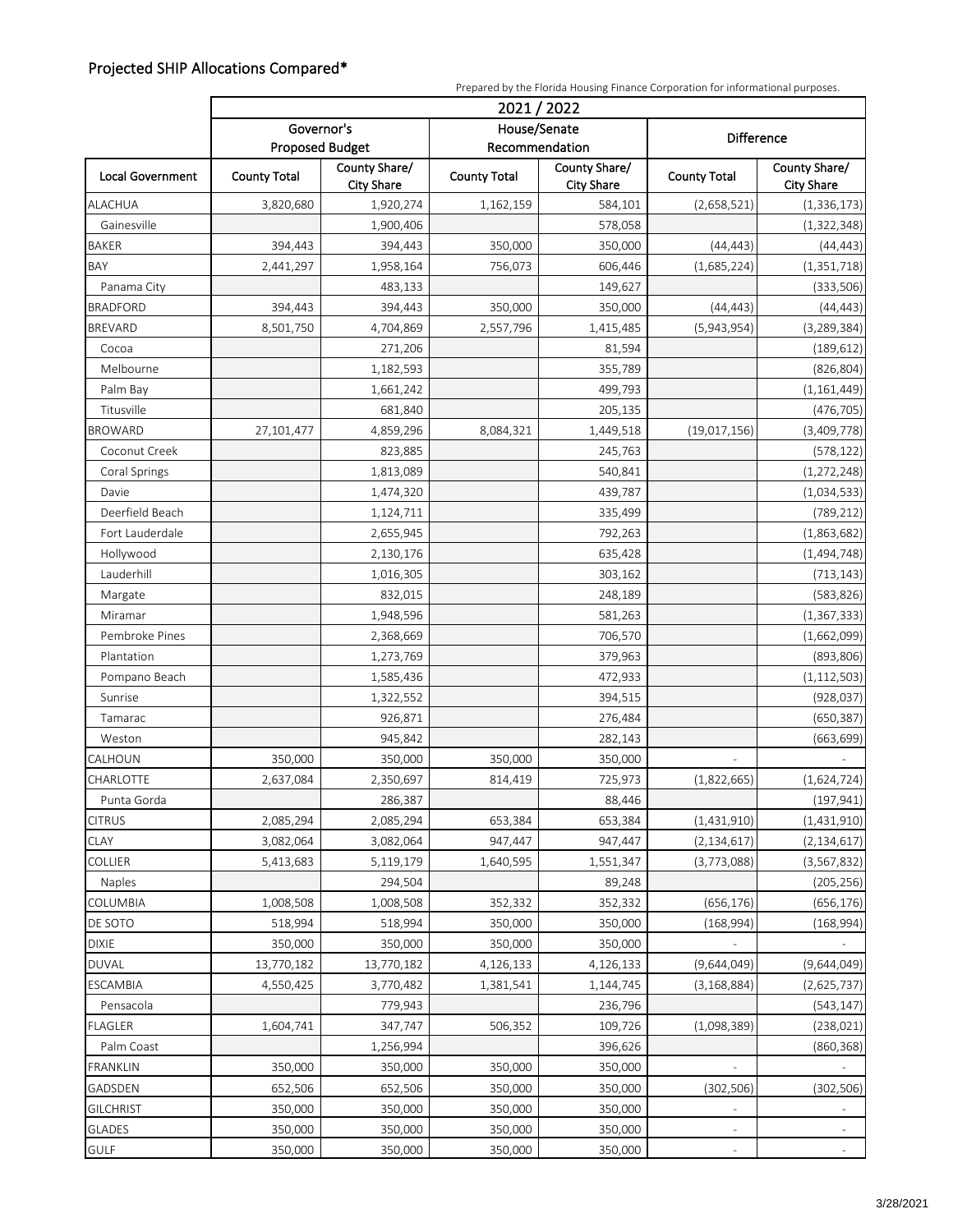#### Projected SHIP Allocations Compared\*

|                         |                                      | Prepared by the Florida Housing Finance Corporation for informational purposes. |                                |                                    |                     |                                    |  |
|-------------------------|--------------------------------------|---------------------------------------------------------------------------------|--------------------------------|------------------------------------|---------------------|------------------------------------|--|
| <b>Local Government</b> | 2021 / 2022                          |                                                                                 |                                |                                    |                     |                                    |  |
|                         | Governor's<br><b>Proposed Budget</b> |                                                                                 | House/Senate<br>Recommendation |                                    | Difference          |                                    |  |
|                         | <b>County Total</b>                  | County Share/<br><b>City Share</b>                                              | <b>County Total</b>            | County Share/<br><b>City Share</b> | <b>County Total</b> | County Share/<br><b>City Share</b> |  |
| <b>HAMILTON</b>         | 350,000                              | 350,000                                                                         | 350,000                        | 350,000                            |                     |                                    |  |
| HARDEE                  | 394,443                              | 394,443                                                                         | 350,000                        | 350,000                            | (44, 443)           | (44, 443)                          |  |
| <b>HENDRY</b>           | 572,399                              | 572,399                                                                         | 350,000                        | 350,000                            | (222, 399)          | (222, 399)                         |  |
| HERNANDO                | 2,690,489                            | 2,690,489                                                                       | 828,423                        | 828,423                            | (1,862,066)         | (1,862,066)                        |  |
| <b>HIGHLANDS</b>        | 1,480,191                            | 1,480,191                                                                       | 469,011                        | 469,011                            | (1,011,180)         | (1,011,180)                        |  |
| HILLSBOROUGH            | 20,729,465                           | 15,221,646                                                                      | 6,196,244                      | 4,549,902                          | (14, 533, 221)      | (10, 671, 744)                     |  |
| Tampa                   |                                      | 5,507,819                                                                       |                                | 1,646,342                          |                     | (3,861,477)                        |  |
| <b>HOLMES</b>           | 350,000                              | 350,000                                                                         | 350,000                        | 350,000                            |                     |                                    |  |
| <b>INDIAN RIVER</b>     | 2,245,509                            | 2,245,509                                                                       | 695,395                        | 695,395                            | (1,550,114)         | (1,550,114)                        |  |
| <b>JACKSON</b>          | 670,338                              | 670,338                                                                         | 350,000                        | 350,000                            | (320, 338)          | (320, 338)                         |  |
| <b>JEFFERSON</b>        | 350,000                              | 350,000                                                                         | 350,000                        | 350,000                            | $\bar{\phantom{a}}$ |                                    |  |
| LAFAYETTE               | 350,000                              | 350,000                                                                         | 350,000                        | 350,000                            |                     |                                    |  |
| LAKE                    | 5,155,620                            | 5,155,620                                                                       | 1,556,580                      | 1,556,580                          | (3,599,040)         | (3,599,040)                        |  |
| LEE                     | 10,539,733                           | 6,608,413                                                                       | 3,162,258                      | 1,982,735                          | (7, 377, 475)       | (4,625,678)                        |  |
| Cape Coral              |                                      | 2,630,717                                                                       |                                | 789,300                            |                     | (1,841,417)                        |  |
| Fort Myers              |                                      | 1,300,603                                                                       |                                | 390,223                            |                     | (910, 380)                         |  |
| LEON                    | 4,212,255                            | 1,418,687                                                                       | 1,278,852                      | 430,717                            | (2,933,403)         | (987, 970)                         |  |
| Tallahassee             |                                      | 2,793,568                                                                       |                                | 848,135                            |                     | (1,945,433)                        |  |
| LEVY                    | 572,399                              | 572,399                                                                         | 350,000                        | 350,000                            | (222, 399)          | (222, 399)                         |  |
| LIBERTY                 | 350,000                              | 350,000                                                                         | 350,000                        | 350,000                            |                     |                                    |  |
| <b>MADISON</b>          | 350,000                              | 350,000                                                                         | 350,000                        | 350,000                            | $\overline{a}$      |                                    |  |
| MANATEE                 | 5,600,600                            | 4,776,752                                                                       | 1,694,278                      | 1,445,050                          | (3,906,322)         | (3, 331, 702)                      |  |
| Bradenton               |                                      | 823,848                                                                         |                                | 249,228                            |                     | (574, 620)                         |  |
| <b>MARION</b>           | 5,164,490                            | 4,294,273                                                                       | 1,561,244                      | 1,298,174                          | (3,603,246)         | (2,996,099)                        |  |
| Ocala                   |                                      | 870,217                                                                         |                                | 263,070                            |                     | (607, 147)                         |  |
| <b>MARTIN</b>           | 2,272,211                            | 2,272,211                                                                       | 704,728                        | 704,728                            | (1, 567, 483)       | (1, 567, 483)                      |  |
| MIAMI-DADE              | 25,252,350                           | 16,234,736                                                                      | 7,514,628                      | 4,831,154                          | (17, 737, 722)      | (11, 403, 582)                     |  |
| Hialeah                 |                                      | 2,138,874                                                                       |                                | 636,489                            |                     | (1,502,385)                        |  |
| Miami                   |                                      | 4,439,363                                                                       |                                | 1,321,072                          |                     | (3, 118, 291)                      |  |
| Miami Beach             |                                      | 838,378                                                                         |                                | 249,486                            |                     | (588, 892)                         |  |
| Miami Gardens           |                                      | 1,020,195                                                                       |                                | 303,591                            |                     | (716, 604)                         |  |
| North Miami             |                                      | 580,804                                                                         |                                | 172,836                            |                     | (407, 968)                         |  |
| MONROE                  | 1,088,616                            | 1,088,616                                                                       | 359,327                        | 359,327                            | (729, 289)          | (729, 289)                         |  |
| NASSAU                  | 1,248,739                            | 1,248,739                                                                       | 398,992                        | 398,992                            | (849, 747)          | (849, 747)                         |  |
| <b>OKALOOSA</b>         | 2,850,612                            | 2,556,144                                                                       | 877,429                        | 786,791                            | (1,973,183)         | (1,769,353)                        |  |
| Fort Walton Beach       |                                      | 294,468                                                                         |                                | 90,638                             |                     | (203, 830)                         |  |
| OKEECHOBEE              | 572,399                              | 572,399                                                                         | 350,000                        | 350,000                            | (222, 399)          | (222, 399)                         |  |
| ORANGE                  | 19,830,635                           | 15,642,405                                                                      | 5,930,188                      | 4,677,732                          | (13,900,447)        | (10, 964, 673)                     |  |
| Orlando                 |                                      | 4,188,230                                                                       |                                | 1,252,456                          |                     | (2,935,774)                        |  |
| OSCEOLA                 | 5,413,683                            | 3,643,950                                                                       | 1,640,595                      | 1,104,285                          | (3,773,088)         | (2,539,665)                        |  |
| Kissimmee               |                                      | 1,057,834                                                                       |                                | 320,572                            |                     | (737, 262)                         |  |
| St. Cloud               |                                      | 711,899                                                                         |                                | 215,738                            |                     | (496, 161)                         |  |
| PALM BEACH              | 20,569,251                           | 15,554,468                                                                      | 6,144,900                      | 4,646,774                          | (14, 424, 351)      | (10,907,694)                       |  |
| Boca Raton              |                                      | 1,334,944                                                                       |                                | 398,804                            |                     | (936, 140)                         |  |
| Boynton Beach           |                                      | 1,100,455                                                                       |                                | 328,752                            |                     | (771, 703)                         |  |
| Delray Beach            |                                      | 942,072                                                                         |                                | 281,436                            |                     | (660, 636)                         |  |
| West Palm Beach         |                                      | 1,637,312                                                                       |                                | 489,134                            |                     | (1, 148, 178)                      |  |